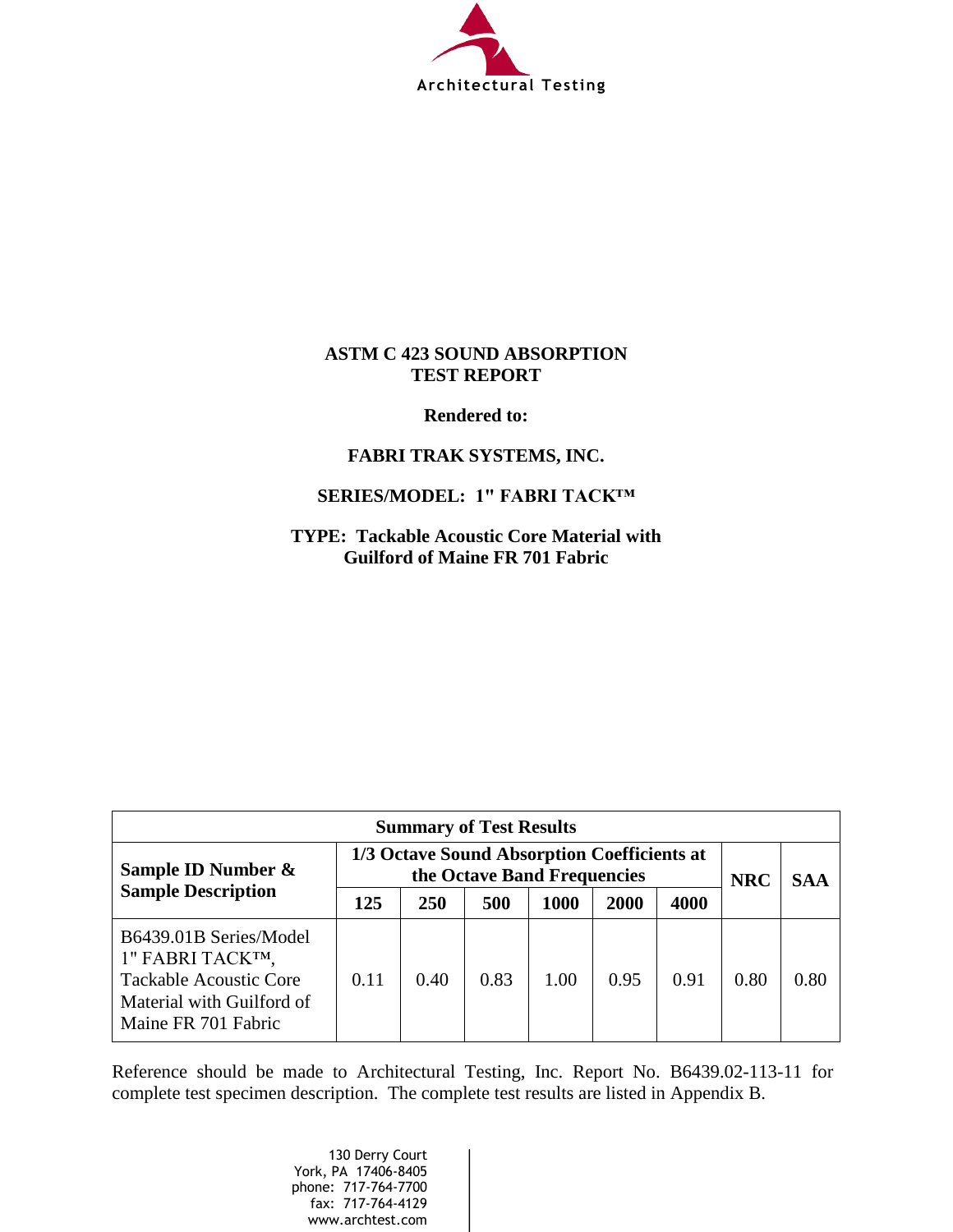

## **ACOUSTICAL PERFORMANCE TEST REPORT**

Rendered to:

FABRI TRAK SYSTEMS, INC. 111 West Park Drive Mt. Laurel, New Jersey 08054

|                                   | Report No: B6439.02-113-11 |
|-----------------------------------|----------------------------|
| Test Date:                        | 01/30/12                   |
| <b>Report Date:</b>               | 02/17/12                   |
| <b>Record Retention End Date:</b> | 02/17/16                   |

## **Test Sample Identification**:

**Series/Model**: 1" FABRI TACK™

**Type**: Tackable Acoustic Core Material with Guilford of Maine FR 701 Fabric

**Overall Size**: 2.43 m by 2.74 m (8.00' by 9.00')

**Project Summary:** Architectural Testing, Inc. was contracted by FABRI TRAK Systems, Inc. to conduct a sound absorption test on a Series/Model 1" FABRI TACK™, tackable acoustic core material with Guilford of Maine FR 701 fabric. A summary of the results is listed in the Test Results section, and the complete test data is included as Appendix B of this report. The sample was provided by the client.

**Test Methods**: The acoustical test was conducted in accordance with the following:

ASTM C 423-09a, *Standard Test Method for Sound Absorption and Sound Absorption Coefficients by the Reverberation Room Method*.

ASTM E 795-05, *Standard Practices for Mounting Test Specimens During Sound Absorption Tests*.

**Test Equipment**: The equipment used to conduct these tests meets the requirements of ASTM C 423. The microphone was calibrated before conducting the sound absorption test. The test equipment and test chamber descriptions are listed in Appendix A.

> 130 Derry Court York, PA 17406-8405 phone: 717-764-7700 fax: 717-764-4129 www.archtest.com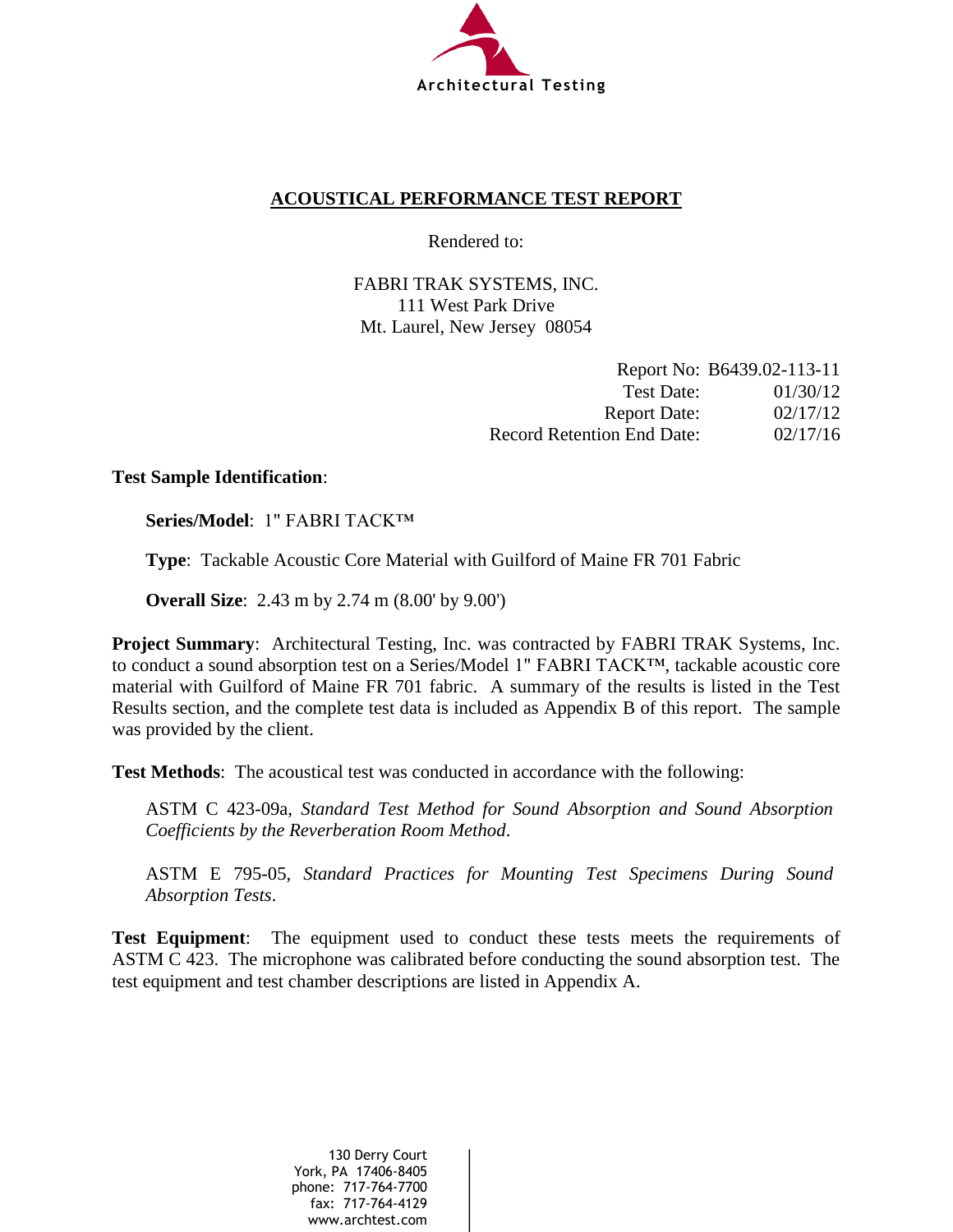

**Test Procedure**: The sound absorption of the reverberation chamber was measured before the test specimen was installed. This measurement shall be referred to as the empty room test. For the Type A mounting, the test specimen was placed directly against the test surface (floor) of the reverberation room with the FABRI TACK™ and the Guilford of Maine FR 701 fabric side facing up. A 1" height aluminum angle was used around the perimeter of the sample. The aluminum angle was then sealed to the sample and floor with duct tape. The sound absorption test was then re-run. The absorption measurement with the specimen inside the chamber shall be referred to as the full room test.

For the empty and full room tests, ten decay measurements were conducted at each of the five microphone positions. The sound absorption test was conducted at 1/3 octave band frequencies ranging from 80 to 5000 hertz. The air temperature and relative humidity conditions were monitored and recorded during the empty and full room measurements.

| <b>Material</b>                           | Average    |                  | Average                                         |            | Average               |            |  |
|-------------------------------------------|------------|------------------|-------------------------------------------------|------------|-----------------------|------------|--|
| <b>Description</b>                        |            | <b>Thickness</b> | <b>Density</b>                                  |            | Weight                |            |  |
| FR 701 Fabric                             | $0.86$ mm  |                  | 0.03 inches 310.79 $\text{kg/m}^3$   19.40 pcf  |            | $0.27 \text{ kg/m}^2$ | $0.06$ psf |  |
| <b>FABRI TACK™</b><br><b>GLASS-STRATE</b> | $3.56$ mm  |                  | 0.14 inches $221.08 \text{ kg/m}^3$   13.80 pcf |            | $0.78 \text{ kg/m}^2$ | $0.16$ psf |  |
| <b>FABRI TACK™</b><br>Fiberglass          | $21.84$ mm |                  | 0.86 inches 107.81 $\text{kg/m}^3$              | $6.73$ pcf | 2.34 $\text{kg/m}^2$  | $0.48$ psf |  |

### **Sample Description**:

The test sample consisted of four, 1.22 m by 1.37 m (48" by 54") panels, which were arranged to produce a 2.43 m by 2.74 m (8.00' by 9.00') sample. The total weight of the sample was 23.51 kg (51.84 lbs). The sample test setup was photographed with a digital camera, and the pictures are included in Appendix C.

**Comments**: The client did not supply drawings on the Series/Model 1" FABRI TACK™, tackable acoustic core material with Guilford of Maine FR 701 fabric. The specimen was disassembled, and the components will be retained by Architectural Testing for four years.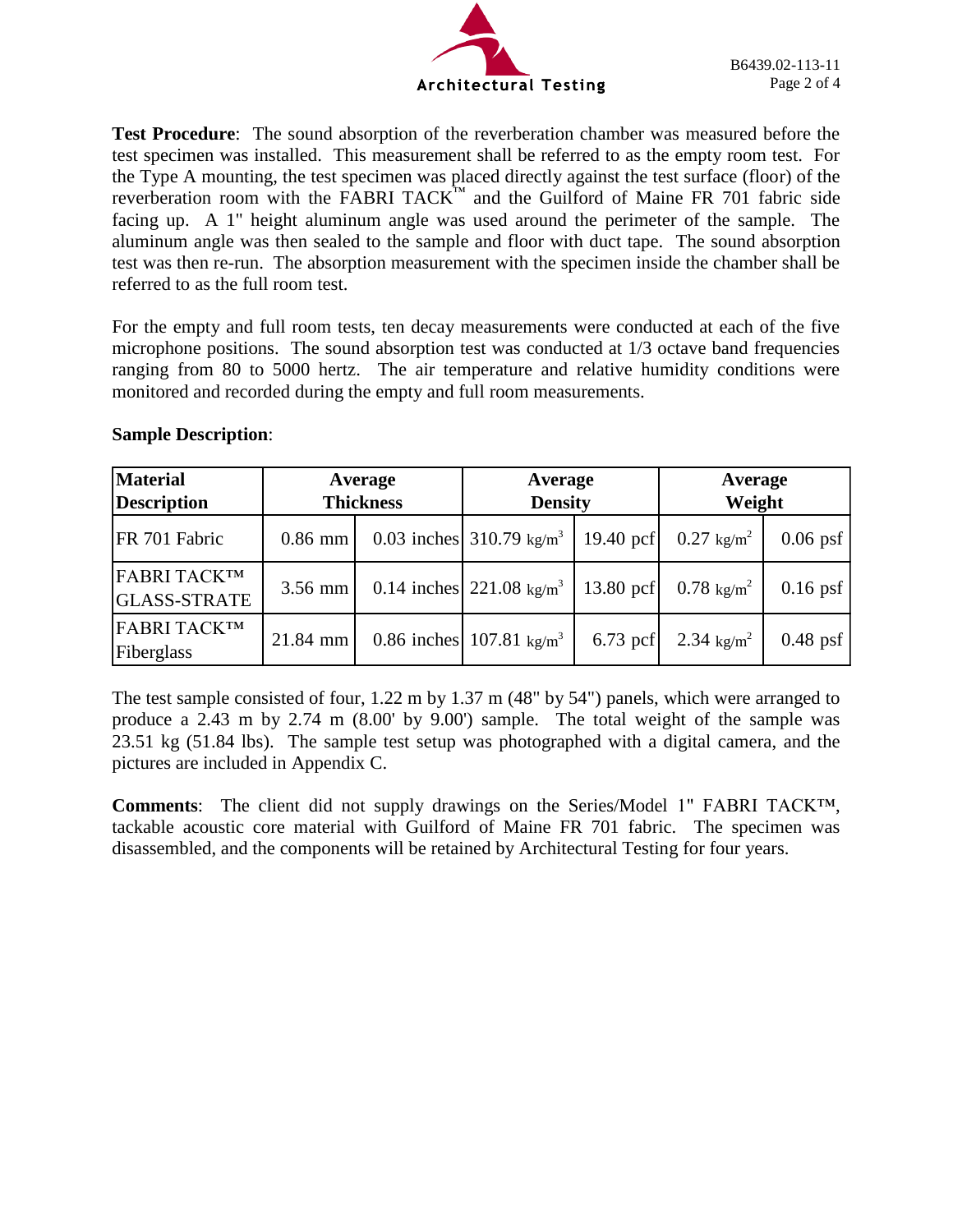

|                                                                                                                                 |                                                                                                                                |      | <b>Summary of Test Results</b> |      |      |      |            |            |
|---------------------------------------------------------------------------------------------------------------------------------|--------------------------------------------------------------------------------------------------------------------------------|------|--------------------------------|------|------|------|------------|------------|
| Sample ID Number &                                                                                                              | 1/3 Octave Sound Absorption Coefficients at<br>the Octave Band Frequencies<br>4000<br><b>250</b><br>500<br>1000<br>2000<br>125 |      |                                |      |      |      | <b>NRC</b> | <b>SAA</b> |
| <b>Sample Description</b>                                                                                                       |                                                                                                                                |      |                                |      |      |      |            |            |
| B6439.01B Series/Model<br>1" FABRI TACKTM,<br><b>Tackable Acoustic Core</b><br>Material with Guilford of<br>Maine FR 701 Fabric | 0.11                                                                                                                           | 0.40 | 0.83                           | 1.00 | 0.95 | 0.91 | 0.80       | 0.80       |

**Test Results**: A summary of the sound absorption tests is listed below:

The complete test results are listed in Appendix B. The acoustical chamber is qualified down to 80 hertz. Data provided below this frequency is for reference only.

Detailed drawings, data sheets, representative samples of test specimens, a copy of this report, or other pertinent project documentation will be retained by Architectural Testing for a period of four years from the original test date. At the end of this retention period, such materials shall be discarded without notice. Results obtained are tested values and were secured by using the designated test methods. This report does not constitute certification of this product nor an opinion or endorsement by this laboratory. It is the exclusive property of the client so named herein and relates only to the specimen tested. This report may not be reproduced, except in full, without the written approval of Architectural Testing.

l,

For ARCHITECTURAL TESTING, INC:

Digitally Signed by: Eric Thomp

Eric A. Thompson Todd D. Kister

Tord D. Kistn Digitally Signed by: Todd D. Kister

Technician - Acoustical Testing Laboratory Supervisor - Acoustical Testing

ET:jmcs

Attachments (pages): This report is complete only when all attachments listed are included.

Appendix-A: Equipment description (1) Appendix-B: Complete test results (2) Appendix-C: Photographs (1)



Architectural Testing, Inc. is accredited by the International Accreditation Service, Inc. (IAS) under the specific test methods listed under lab code TL-144, in accordance with the recognized International Standard ISO/IEC 17025:2005. The laboratory's accreditation or test report in no way constitutes or implies product certification, approval, or endorsement by IAS. This test report applies only to the specimen that was tested.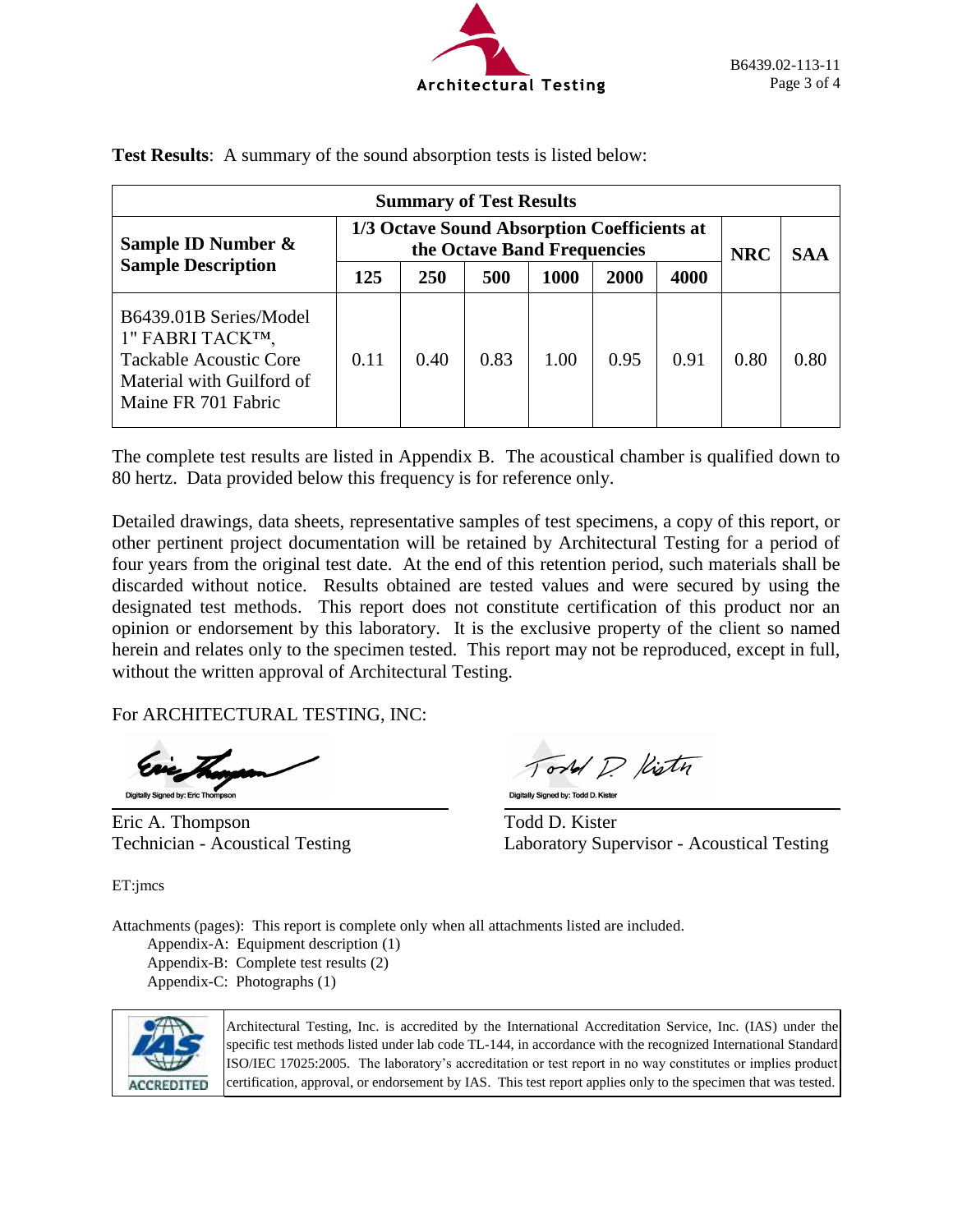

## **Revision Log**

**Rev. # Date Page(s) Revision(s)**

0 02/17/12 N/A Original Report Issue

This report produced from controlled document template ATI 00270, revised 04/29/11.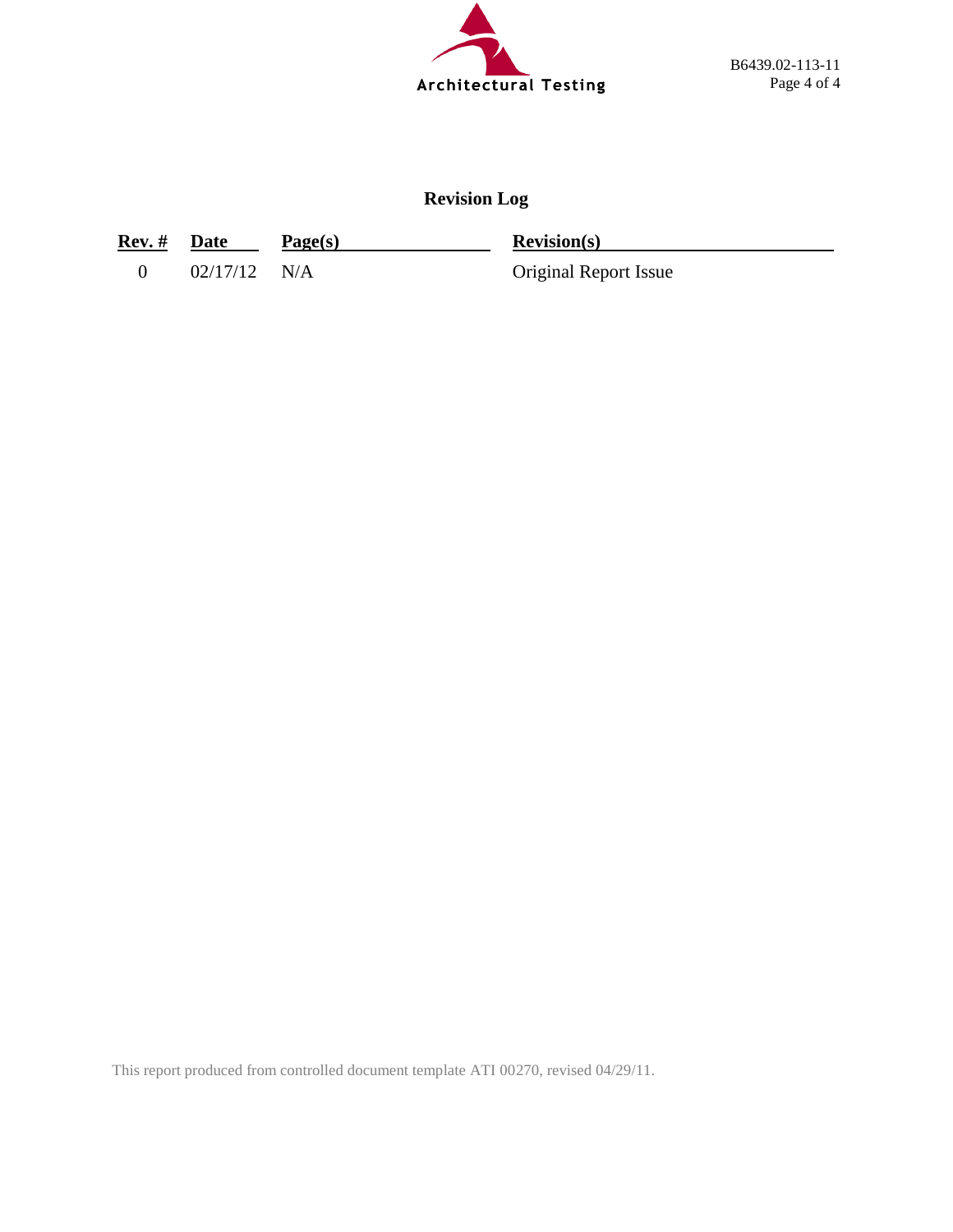

## **Appendix A**

#### **Instrumentation:**

| <b>Instrument</b>                              | <b>Manufacturer</b>      | Model               | <b>Description</b>              | ATI<br>Number      | Date of<br><b>Calibration</b> |
|------------------------------------------------|--------------------------|---------------------|---------------------------------|--------------------|-------------------------------|
| Analyzer                                       | <b>Hewlett Packard</b>   | HP35670A            | Real time analyzer              | Y002929            | *<br>06/14/11                 |
| Data Acquisition Unit                          | Agilent                  | 34970A              | Data Acquisition Unit           | 62211              | 07/13/11                      |
| Receive Room<br>Microphone                     | <b>GRAS</b>              | 40 AR               | 1/2" Microphone                 | Y003246            | 08/22/11                      |
| Source Room<br>Microphone                      | <b>GRAS</b>              | 40 AR               | 1/2" Microphone                 | Y003245            | 08/22/11                      |
| Receive Room<br>Preamplifier                   | <b>GRAS</b>              | 26 AK               | 1/2" Preamplifier               | Y003249            | 08/22/11                      |
| Source Room<br>Preamplifier                    | <b>GRAS</b>              | 26 AK               | 1/2" Preamplifier               | Y003248            | 08/22/11                      |
| Microphone Calibrator                          | Bruel & Kjaer            | <b>Type 4228</b>    | Pistonphone Calibrator          | Y002816            | 02/17/11                      |
| Noise Source                                   | <b>Delta Electronics</b> | $SNG-1$             | Noise Generator                 | Y002181            | N/A                           |
| Equalizer                                      | Rane                     | <b>RPE 228</b>      | Programmable Equalizer          | Y002180            | N/A                           |
| <b>Power Amplifiers</b>                        | Crown                    | Xti 2000            | Two, Amplifiers                 | 005769<br>005770   | N/A                           |
| Receive Room<br>Loudspeakers                   | Renkus-Heinz Inc.        | Trap Jr./9          | Two, Loudspeakers               | Y001784<br>Y001785 | N/A                           |
| Source Room<br>Loudspeakers                    | Renkus-Heinz Inc.        | Trap Jr./9          | Two, Loudspeakers               | Y002649<br>Y002650 | N/A                           |
| Receive Room<br><b>Environmental Indicator</b> | Vaisala                  | HMW60Y              | Temperature and Humidity Sensor | Y002653            | 03/01/11                      |
| Source Room<br><b>Environemental Indicator</b> | Vaisala                  | HMW60Y              | Temperature and Humidity Sensor | 005066             | 09/07/11                      |
| <b>Weather Station</b>                         | Davis Instruments        | VantagePRO<br>6150C | <b>Weather Station</b>          | Y003257            | 05/16/11                      |

*\*- Note: The calibration frequency for this equipment is every two years per the manufacturer's recommendation.*

#### **Test Chamber:**

|                 | <b>Volume</b>                                  | <b>Description</b>                                                                                              |  |  |
|-----------------|------------------------------------------------|-----------------------------------------------------------------------------------------------------------------|--|--|
| Receive Room    | $234 \text{ m}^3 (8291.3 \text{ ft}^3)$        | Rotating vane and stationary diffusers<br>Temperature and humidity controlled<br>Isolation pads under the floor |  |  |
| Source Room     | 206.6 m <sup>3</sup> (7296.3 ft <sup>3</sup> ) | Stationary diffusers only<br>Temperature and humidity controlled                                                |  |  |
|                 |                                                |                                                                                                                 |  |  |
|                 | <b>Maximum Size</b>                            | <b>Description</b>                                                                                              |  |  |
| TL Test Opening | $4.27$ m $(14 \text{ ft})$ wide by             | Vibration break between source and receive rooms                                                                |  |  |
|                 | $3.05$ m $(10 \text{ ft})$ high                |                                                                                                                 |  |  |

*N/A-Non Applicable*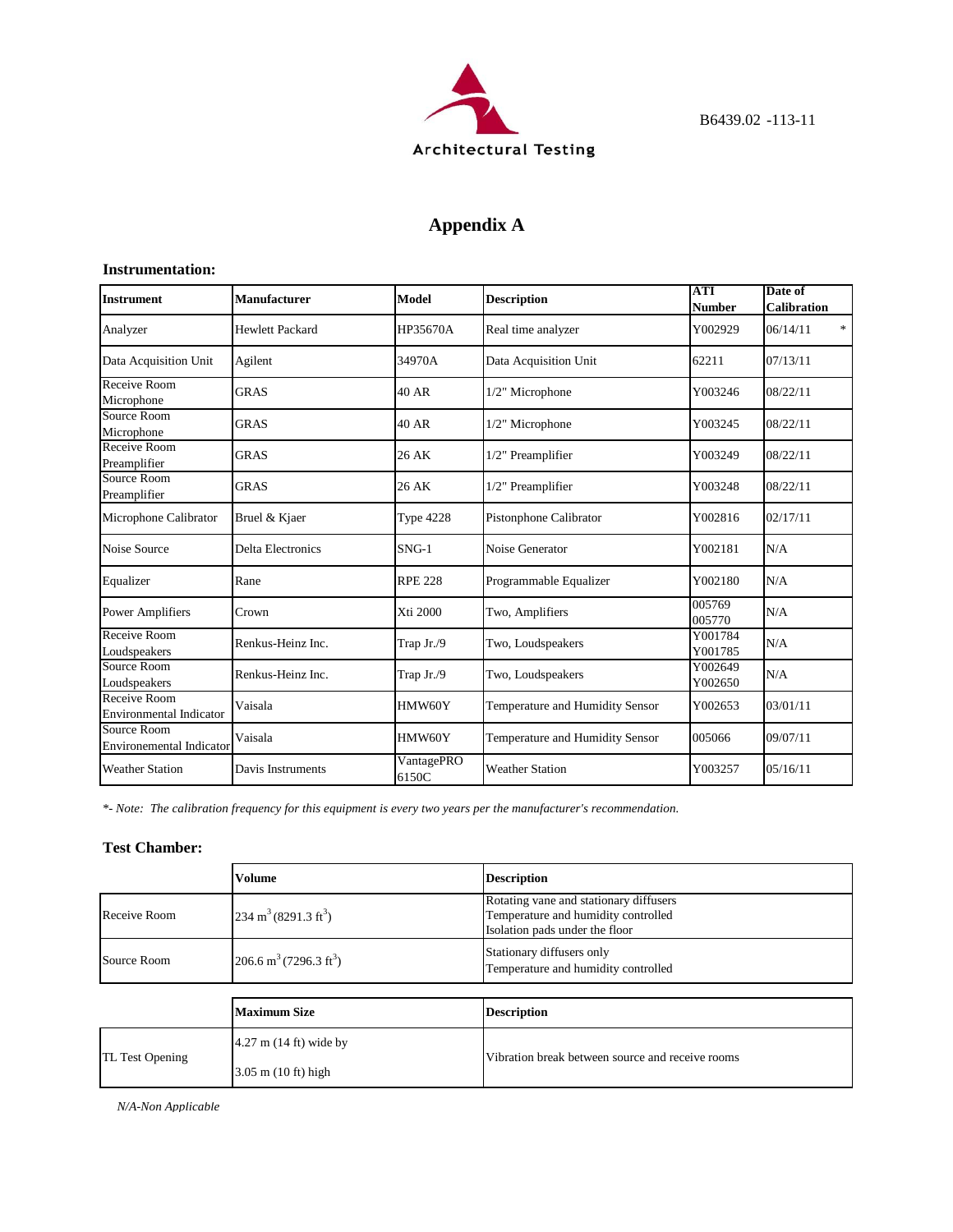

B6439.02-113-11

# **Appendix B**

**Complete Test Results**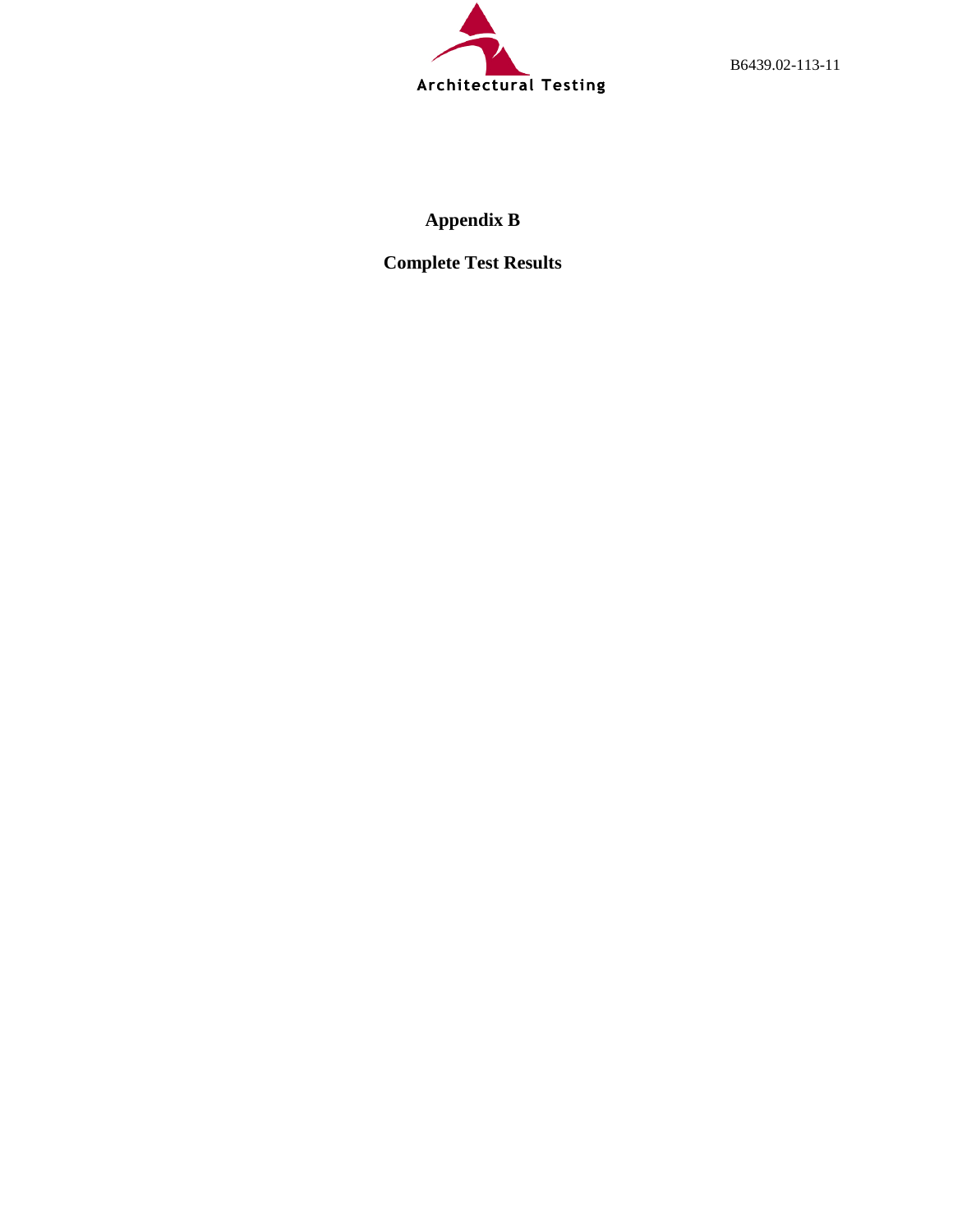

### **SOUND ABSORPTION ASTM C 423-09a**

**Architectural Testing** 

| ATI No.                                                 |                   | B6439.01B                |                                                                               |                        |                    |                    |
|---------------------------------------------------------|-------------------|--------------------------|-------------------------------------------------------------------------------|------------------------|--------------------|--------------------|
| <b>Client</b>                                           |                   | Fabri Trak Systems, Inc. |                                                                               |                        |                    |                    |
| <b>Specimen</b>                                         |                   |                          | 1" FABRI TACK™, Tackable Acoustic Core Material with Guilford of Maine FR 701 |                        |                    |                    |
|                                                         |                   | Fabric                   |                                                                               |                        |                    |                    |
| <b>Specimen Area</b>                                    |                   |                          | 6.68 Square Meters                                                            | <b>Mounting</b> Type A |                    |                    |
| Operator                                                |                   | Eric Thompson            |                                                                               |                        |                    |                    |
| <b>Date</b>                                             | 1/30/12           |                          | 1/30/12                                                                       |                        | 1016.9 mb          |                    |
|                                                         |                   |                          |                                                                               |                        |                    |                    |
| <b>Temp C</b>                                           | 21.7              |                          | 21.7                                                                          |                        |                    |                    |
| RH <sub>%</sub>                                         | 49.7              |                          | 47.7                                                                          |                        |                    |                    |
|                                                         | <b>Empty Room</b> |                          | <b>Full Room</b>                                                              |                        | <b>Absorption</b>  |                    |
| <b>Freq</b>                                             | <b>Absorption</b> | <b>Uncert</b>            | <b>Absorption</b>                                                             | <b>Uncert</b>          | <b>Coefficient</b> | <b>Uncertainty</b> |
| (Hz)                                                    | (Square Meters)   |                          | (Square Meters)                                                               |                        |                    |                    |
| 50                                                      | 3.69              | 0.091                    | 4.26                                                                          | 0.956                  | 0.09               | 0.013              |
| 63                                                      | 4.02              | 0.975                    | 3.74                                                                          | 0.300                  | 0.00               | 0.014              |
| 80                                                      | 4.59              | 0.501                    | 4.91                                                                          | 0.218                  | 0.05               | 0.008              |
| 100                                                     | 4.97              | 0.198                    | 5.32                                                                          | 0.149                  | 0.05               | 0.003              |
| 125                                                     | 4.67              | 0.113                    | 5.41                                                                          | 0.427                  | 0.11               | 0.006              |
| 160                                                     | 4.36              | 0.244                    | 5.13                                                                          | 0.097                  | 0.12               | 0.004              |
| 200                                                     | 3.97              | 0.177                    | 5.86                                                                          | 0.675                  | 0.28               | 0.010              |
| 250                                                     | 4.67              | 0.359                    | 7.35                                                                          | 0.256                  | 0.40               | 0.006              |
| 315                                                     | 4.65              | 0.109                    | 8.62                                                                          | 0.144                  | 0.59               | 0.003              |
| 400                                                     | 4.89              | 0.008                    | 9.62                                                                          | 0.272                  | 0.71               | 0.004              |
| 500                                                     | 5.06              | 0.298                    | 10.60                                                                         | 0.043                  | 0.83               | 0.004              |
| OJU<br>1000                                             | GO.4<br>4.79      | U.UDZ<br>0.114           | 10.00<br>11.46                                                                | <b>U.U4U</b><br>0.024  | U.YJ<br>1.00       | U.UUT<br>0.002     |
| 1250                                                    | 5.16              | 0.274                    | 11.84                                                                         | 0.064                  | 1.00               | 0.004              |
| 1600                                                    | 4.95              | 0.026                    | 11.42                                                                         | 0.047                  | 0.97               | 0.001              |
| 2000                                                    | 4.88              | 0.014                    | 11.23                                                                         | 0.059                  | 0.95               | 0.001              |
| 2500                                                    | 5.08              | 0.084                    | 11.40                                                                         | 0.619                  | 0.95               | 0.009              |
| 3150                                                    | 5.37              | 0.028                    | 11.75                                                                         | 0.049                  | 0.96               | 0.001              |
| 4000                                                    | 5.42              | 0.218                    | 11.53                                                                         | 0.270                  | 0.91               | 0.005              |
| 5000                                                    | 5.59              | 0.038                    | 11.99                                                                         | 0.047                  | 0.96               | 0.001              |
| 6300                                                    | 5.24              | 0.192                    | 11.26                                                                         | 0.043                  | 0.90               | 0.003              |
| 8000                                                    | 3.87              | 0.009                    | 9.72                                                                          | 0.622                  | 0.88               | 0.009              |
|                                                         |                   |                          |                                                                               |                        |                    |                    |
| <b>NRC Rating <math>=</math></b><br><b>SAA Rating =</b> |                   | 0.80<br>0.80             |                                                                               |                        |                    |                    |

*Note: The acoustical chambers are qualified for measurements down to 80 hertz. Data reported below 80 hertz is for reference only.*

| Architectural Testing, Inc. is accredited by the International Accreditation Service, Inc. (IAS) under<br>TR<br>the specific test methods listed under lab code TL-144, in accordance with the recognized<br>International Standard ISO/IEC 17025:2005. The laboratory's accreditation or test report in no way<br>$\sqrt{1+\frac{1}{2}}$<br>constitutes or implies product certification, approval, or endorsement by IAS. This test report applies<br><b>ACCREDITED</b><br>only to the specimen that was tested. |
|--------------------------------------------------------------------------------------------------------------------------------------------------------------------------------------------------------------------------------------------------------------------------------------------------------------------------------------------------------------------------------------------------------------------------------------------------------------------------------------------------------------------|
|--------------------------------------------------------------------------------------------------------------------------------------------------------------------------------------------------------------------------------------------------------------------------------------------------------------------------------------------------------------------------------------------------------------------------------------------------------------------------------------------------------------------|

ATI 00258 Revised 09/15/11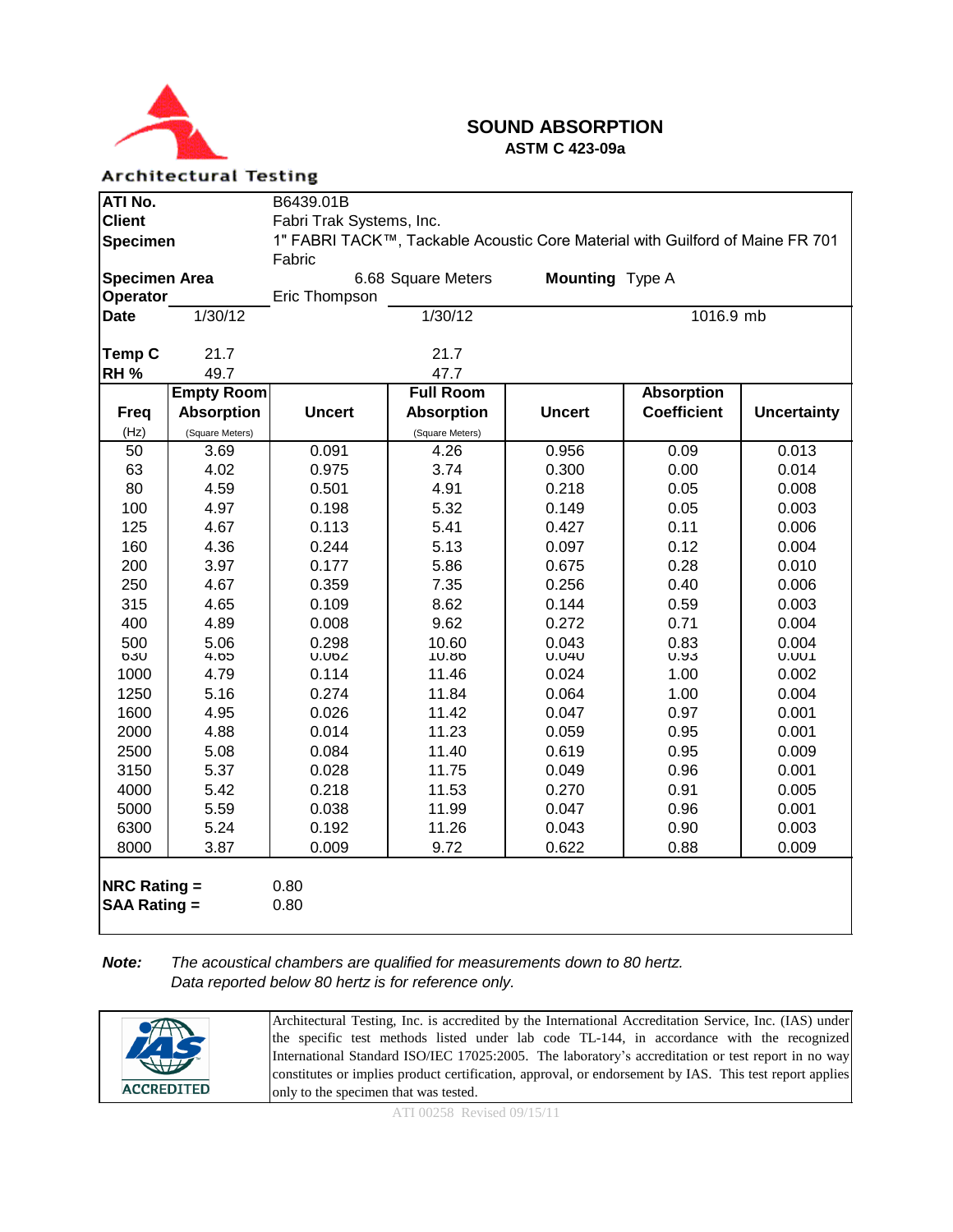